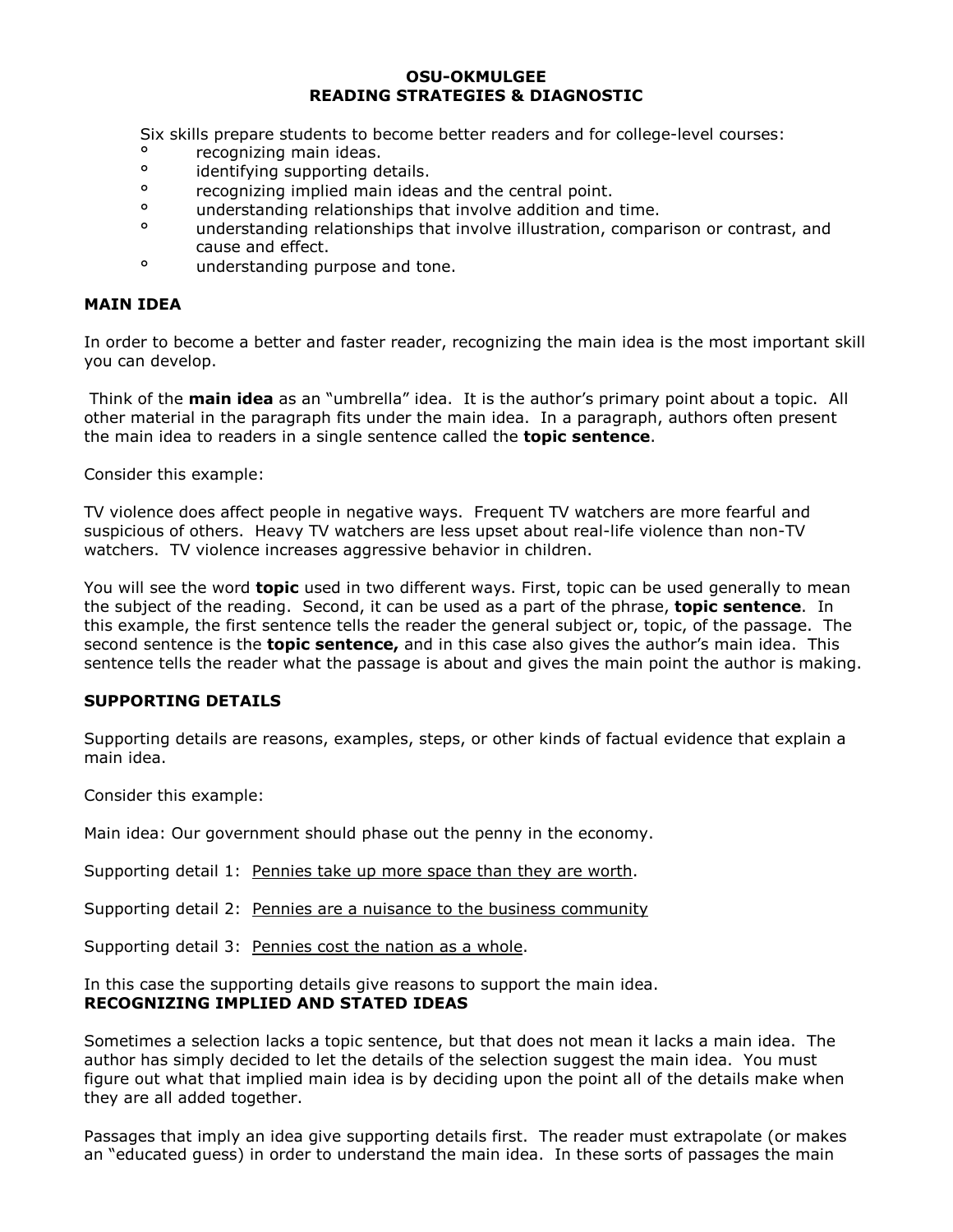idea is the general statement that all of the details make when they are considered as a whole. The main idea must be general enough that **all** of the details fit into it.

Consider this example:

- 1. The smaller a group is, the more opportunities we have to get to know other people well and to establish close ties with them.
- 2. Two-person groups are the setting for many of our most intense and influential relationships.
- 3. In three-person groups, coalitions become possible, with two members joining force against a third member.
- 4. Five-person groups are large enough so that people feel they can express their emotions freely and even risk antagonizing one another, yet they are small enough so that members show regard for one another's feelings and needs.

Which statement best expresses the unstated main idea of the above sentences?

- a. Two-person groups are an important part of our lives.
- b. A five-person group is better than a two-person group
- **c. The number of people in a group affects relationships within the group.**
- d. Groups play a central part in every human activity, within family, the workplace, and the government.

Explanation:

- a. Answer *a* is too narrow to be the implied idea. It is based on only one of the four supporting details, statement 1.
- b. Answer *b* covers only statements 2 and 4; therefore it is too narrow to be the implied main idea. In addition, it is a conclusion that is not based on the given facts, which say nothing about one group always being better than another.
- c. Answer *c* is a general statement about the number of people in a group and how that number affects a group. It is illustrated by all four of the supporting details. **So answer c is the implied main idea**.
- d. Answer d is true, but it is not what the supporting details are about. The supporting details do not address the part that groups play in society.

If you have trouble focusing in on an implied main idea, remember that finding the topic may help. For instance, you probably soon realized that the topic of the supporting ideas above is the number of people in a group. Then you could have asked yourself, "What are the supporting details saying about the number of people in a group?" As you thought about the four statements, you would try to find a point about the number of people in a group that is general enough to cover all of the specific details.

## **UNDERSTANDING RELATIONSHIPS THAT INVOLVE ADDITION AND TIME**

To help readers understand the main points, authors use two common methods to show relationships among ideas and to make ideas clear. These two methods are **transitions** and **patterns of organization.** 

Transitions are words or phrases (like first of all) that show relationships between ideas.

Two forms of transition are words that show:

- <sup>o</sup> addition, contrast, exception.<br><sup>o</sup> time or sequence
- time or sequence.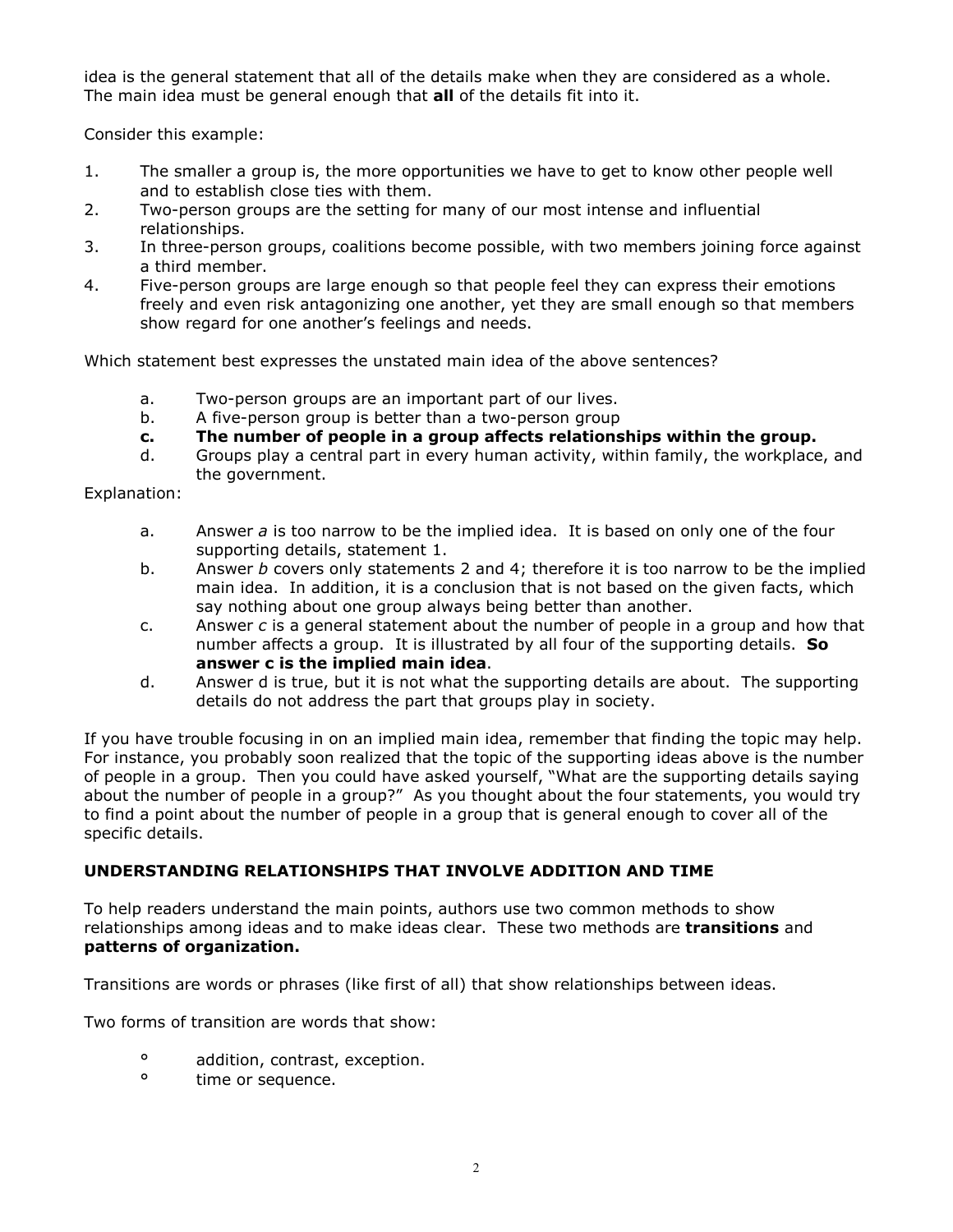Addition words tell you that writers are adding to their thoughts. The writers are presenting one or more ideas that continue along the same line of thought as a previous idea. Addition words include: furthermore, additionally, next, in addition, etc..

Contrast words show differences between two or more items being compared. Contrast words include: on the other hand, in contrast, despite.

Exception words point out an unusual or unique feature of one item that is otherwise part of the same main category. Exception words include: however, nevertheless, with the exception of, in the case of.

Time words provide chronological organization to writing. Time words include: later, during  $+ a$ specific time period such as a decade, a year, a month, a week, or a century e.g. the 90ís, the nineteenth century.

Sequential words provide step-by-step organization to writing. Sequential words include next, first, second, after, before.

## **UNDERSTANDING RELATIONSHIPS THAT INVOLVE ILLUSTRATION, COMPARISON OR CONTRAST, AND CAUSE AND EFFECT**

Illustration is one method of clarifying our ideas. Writers often use examples and illustrations introduced by a phrase such as *for example* or *for instance* to demonstrate the point they are trying to make.

Which of these two statements is easier to understand?

- 1. Even very young children can do household chores. They can run a duster along baseboards or fold napkins for dinner.
- 2. Even very young children can do household chores. For instance, they can run a duster along baseboards or fold a napkin for dinner.

The second item is easier to understand because the phrase "For instance" tells the reader that there is a relationship between the first and second sentence. The second sentence offers an example of the point the author makes in the first sentence.

# **COMPARISON AND CONTRAST**:

Comparison shows similarities.

Contrast shows differences.

Writers often use comparison and contrast together as a way of explaining and or analyzing the relationship between or among items, ideas, or people.

Consider the relationship among these sentences as an example of how comparison and contrast can be used together and notice the role that the underlined transitions play in making this relationship clear to the reader:

- 1. Advertising is part of the strategy manufacturers use to sell their products
- 2. Manufacturers use advertising as a way to advertise established products as well as new products.
- 3. New products are generally advertised differently from established products.
- 4. New products are often introduced with "informational" advertising telling what the products are, why they are needed, and where they are available.
- 5. Established products on the other hand can rely on "reminder" advertisements, which provide little hard information about the product.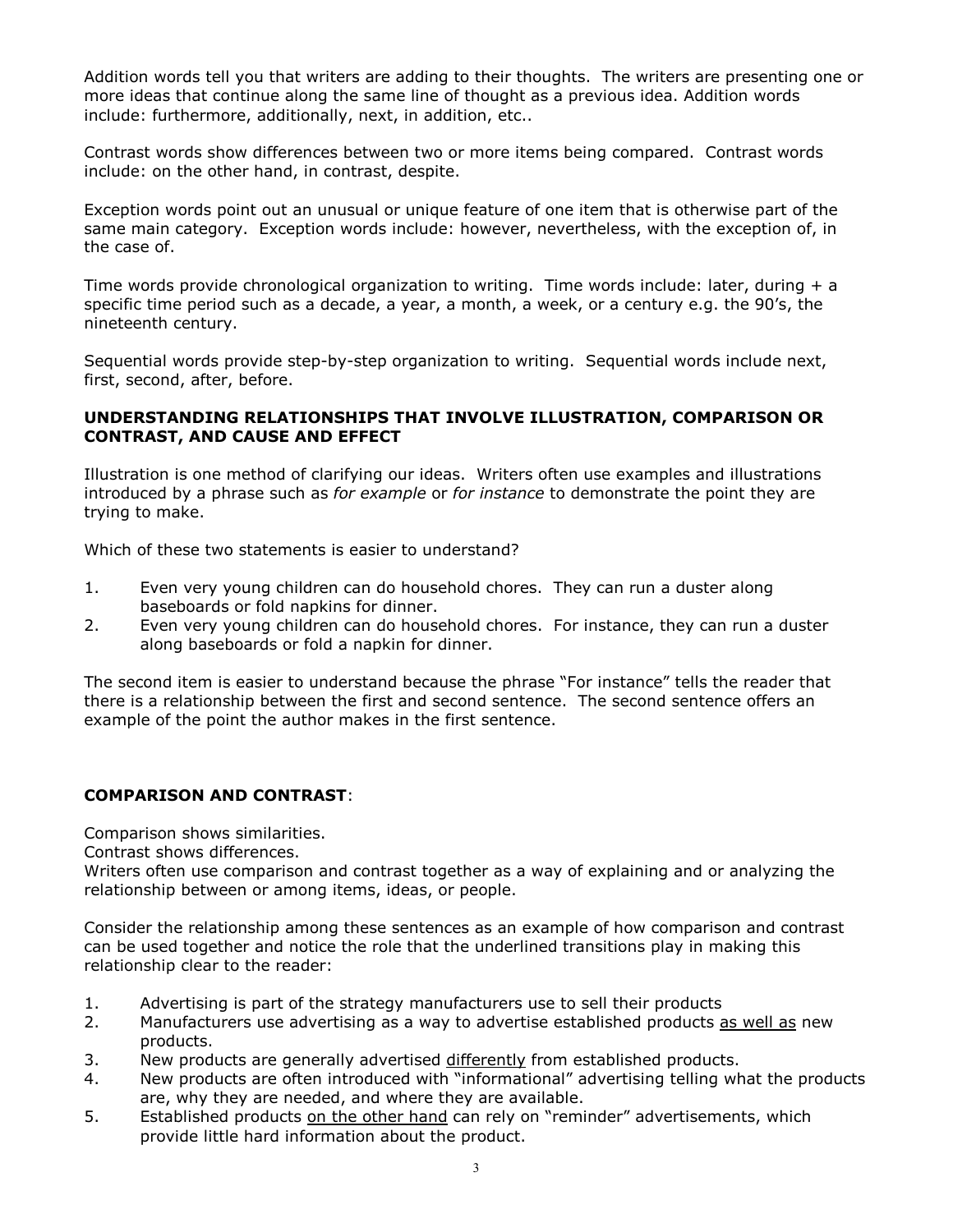The first sentence of this paragraph gives the general, or main, idea. The second sentence uses "as well as" to signal that the writer is showing a similarity between the way new and established products are advertised. The word "differently" in the third sentence and "on the other hand in the fifth sentence shows that the writer is also showing differences in the way these two types of products are advertised.

# **Cause/Effect**

Information that falls into a cause-effect pattern addresses itself to the question "Why does an event happen?" and "What are the results of an event?" Often authors try to tell about events in a way that explains both what happened and why.

Consider how this passage reflects the relationship between cause and effect:

 In 1970 about sixty small and medium-sized factories in the United States adopted a fourday workweek. According to the plan, workers work forty hours but instead of the usual five-day week, they now work only four days. Workers are enthusiastic about the three-day weekly vacation. According to management, productivity has increased about 18% since the inception of the new plan. Absenteeism has dropped by 69% and lateness is almost non-existent.

What are the effects being discussed in this passage?

- A. shorter work weeks
- B. sixty small and medium-sized factories decided to try the four-day work week
- C. the seventies were a time of change
- **D. increased productivity and decreases in absenteeism and tardiness**

#### **Explanation:**

- a. Answer *a* gives the topic of the passage but does not discuss cause or effect.
- b. Answer *b* explains who was involved in this experiment, but does not show a cause/effect relationship.
- c. Answer *c* is true, but is not discussed in this passage.
- d. Answer *d* explains the results of the four-day workweek.

## **TONE**

A writerís tone reveals the attitude he or she has toward a subject. Tone is expressed through the words and details the author selects. Just as a speaker's voice can project a range of feelings, a writer's voice can project one or more tones, or feelings: anger, sympathy, hopefulness, sadness, respect, dislike and so on. Understanding tone is then an important part of understanding what an author has written.

To illustrate the difference a writer can express in tone, consider the following comments made by workers in a fast food restaurant.

I hate this job. The customers are rude, the managers are idiots, and the food smells like dog chow." (Tone: bitter, angry.)

If have no doubt that flipping burgers and toasting buns will prepare me for a top position on Wall Street." (Tone: mocking, sarcastic.)

"I love working at Burger Barn. I meet interesting people, earn extra money, and get to eat all the chicken nuggets I want when I go on break." (Tone: enthusiastic, positive.)

Words that express tone reflect a feeling or judgment. Some words that describe tone include: amused, angry, ashamed, praising, and excited.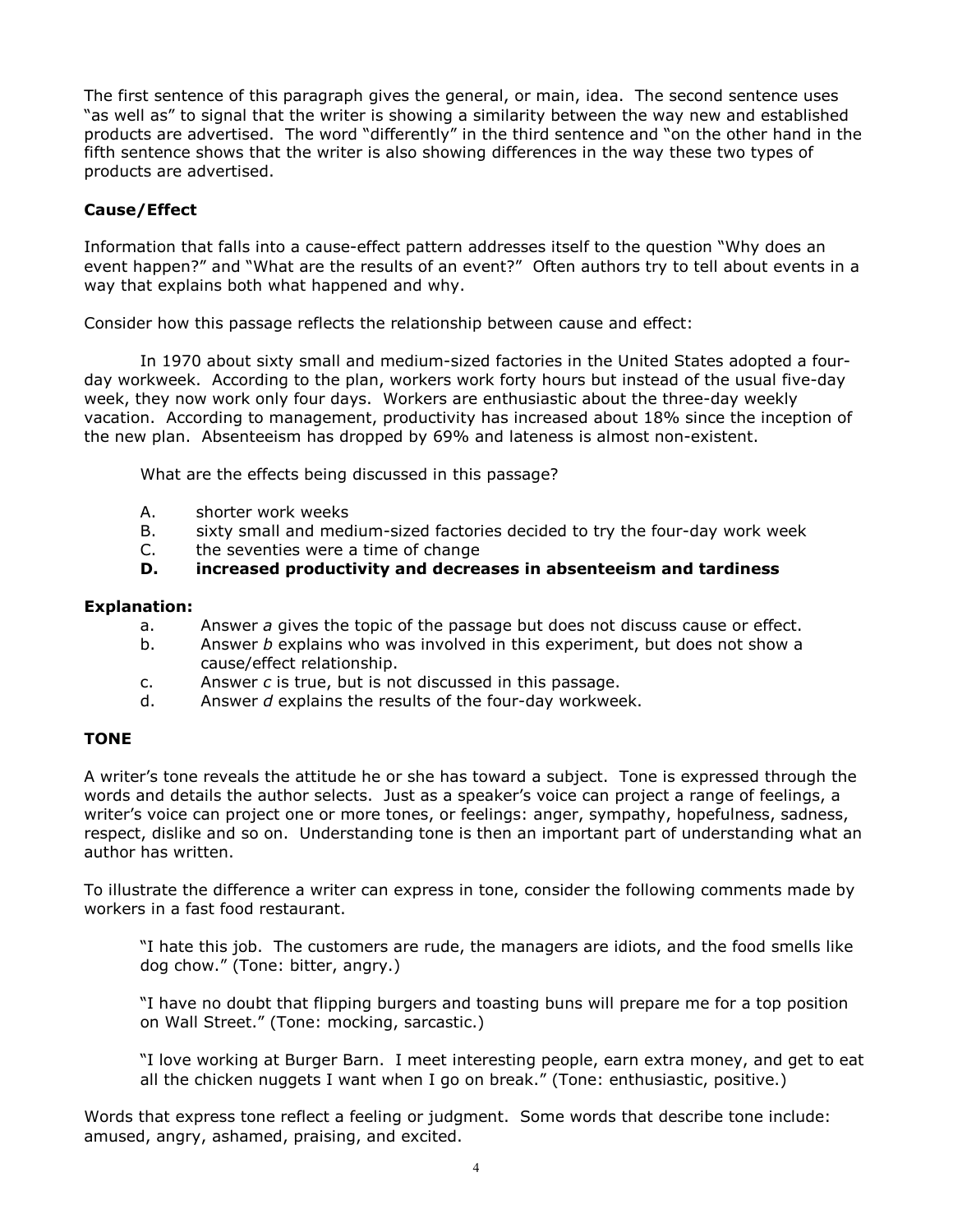# **Reading Diagnostic**

The following contains 20 questions, a section with **Reading Strategies** that provides explanations of all problems included on the test, and a **Key** with suggestions for review that you can use for the questions you missed.

- 1. ANSWER EACH OF THE 20 QUESTIONS ON THE ANSWER SHEET PROVIDED
- 2 . SCORE YOUR TEST WITH THE KEY THAT IS PROVIDED AND EVALUATE YOUR SCORE USING THE SCALE.
- 3. IF YOU MADE LESS THAN 70%, USE THE SECTIONS FROM THE READING STRATEGIES SECTION IN PARENTHESES FOLLOWING THE CORRECT ANSWERS ON THE KEY TO REVIEW THE QUESTIONS YOU MISSED.
- 4. AFTER YOU HAVE COMPLETED THE REVIEW, TAKE THE TEST AGAIN

1. Read the statements below and then choose the best answer to the question from the list of lettered choices that follows.

Sometimes when we don't get enough sleep we become very short-tempered.

It is important to set a time to go to bed that is realistic.

How are these two sentences related?

- A. The first sentence explains the meaning of the second.
- B. The second sentence explains why a lack of sleep affects us.
- C. The second sentence contradicts the first.
- D. The second sentence proposes a solution.

2. Read the statements below and then choose the best answer to the question from the list of lettered choices that follows.

Most people collect *Star Wars* toys for sentimental reasons.

#### Some people collect them strictly to make money.

What is the relationship between the two sentences?

- A. cause & effect
- B. contrast
- C. repetition
- D. statement & example
- 3. Answer the question based on what is stated or implied.

There are two kinds of jewelry that I do. There is commercial jewelry–class rings, necklaces, the kinds of things most people wear. I sell these items to meet my expenses for raw materials, supplies, and to make my living. The other, more creative work I do makes me feel that I am developing as a craftsperson.

The author of this passage implies that:

- A. artists are poor.
- B. there is no market for creative work.
- C. rings and necklaces can not be creative.
- D. commercial and creative work fulfill different needs for the artist.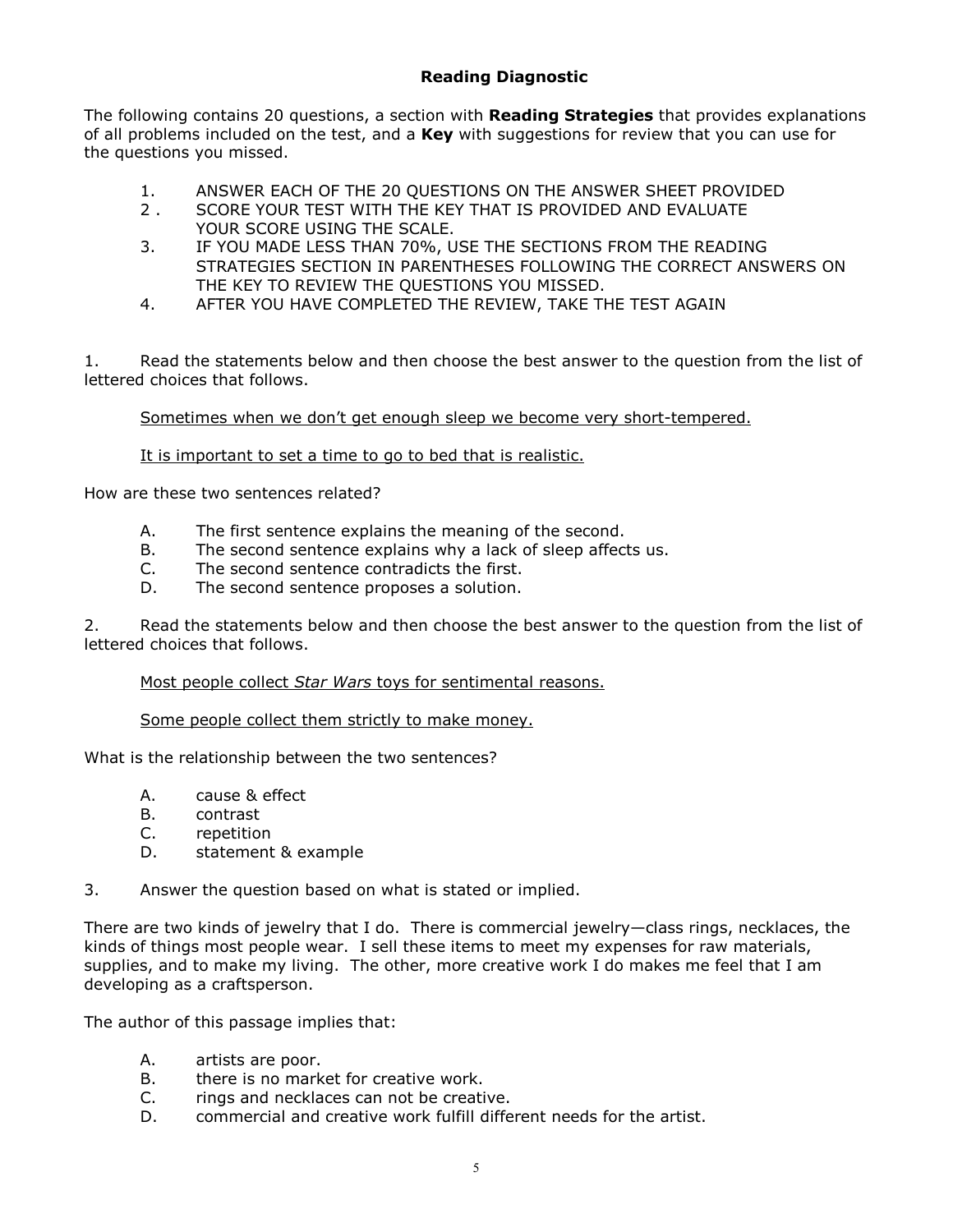4. Read the passage below and choose the one organizational pattern from the lettered choices following the passage that best describes the way the author organized this paragraph?

Did you know that the U.S. postal service handles 40% of the world's mail volume? Japan is the second largest carrier of cards and letters, but it handles only 8% of the world's mail. Perhaps the reason that the U.S. handles such a large volume of mail is the large number of personal letters American citizens write. Personal letters do not require a strict format, but they do have a few guidelines. The date should be written at the top of the letter, either in the center or in the righthand corner. The salutation, "Dear \_\_\_\_\_," should begin the letter and should be followed by a comma instead of a colon which is used in the salutation of a business letter. The body of the letter should sound like you, and say the things you intend to say. Unlike in a business letter, you can use slang words, dashes, smiley faces, sentence fragments, and other kinds of casual forms of communication. Closing for personal letters are also a matter of personal preference. While a business letter requires you to use more formal closings such as "Sincerely," "Regards," or "Best Wishes," a personal letter can end with more casual phrases such as "Later," "Talk to you Soon," or "Bye." As with the rest of the letter, the closing should express your own feelings.

- A. Cause and Effect
- B. Example
- C. Comparison and Contrast
- D. Humor

5. Read the statements below and then choose the best answer to the question from the list of lettered choices that follows.

Jenny does not like cake.

She does not like to bake it, to ice it, or to eat it.

What does the second sentence do?

- A. It states the cause of the first.
- B. It emphasizes what is stated in the first.
- C. It compares the three things Jenny does not like about cake.
- D. It draws a conclusion about Jenny.

6. Read the sentences below and then choose the best answer to the question from the list of lettered choices that follows.

When we write a check that we know is going to "bounce," we are in fact performing a criminal act.

It is a crime to knowingly write a "hot" check, one we know we don't have sufficient funds to cover.

What does the second statement do?

- A. It provides supporting evidence for the first statement.
- B. It draws a conclusion from the first sentence.
- C. It restates the central idea of the first sentence.
- D. It provides a contradictory point of view.

7. Read the statements below and then choose the best answer to the question from the list of lettered choices that follows.

The new *Dance Tunes* CD has proved to be very popular.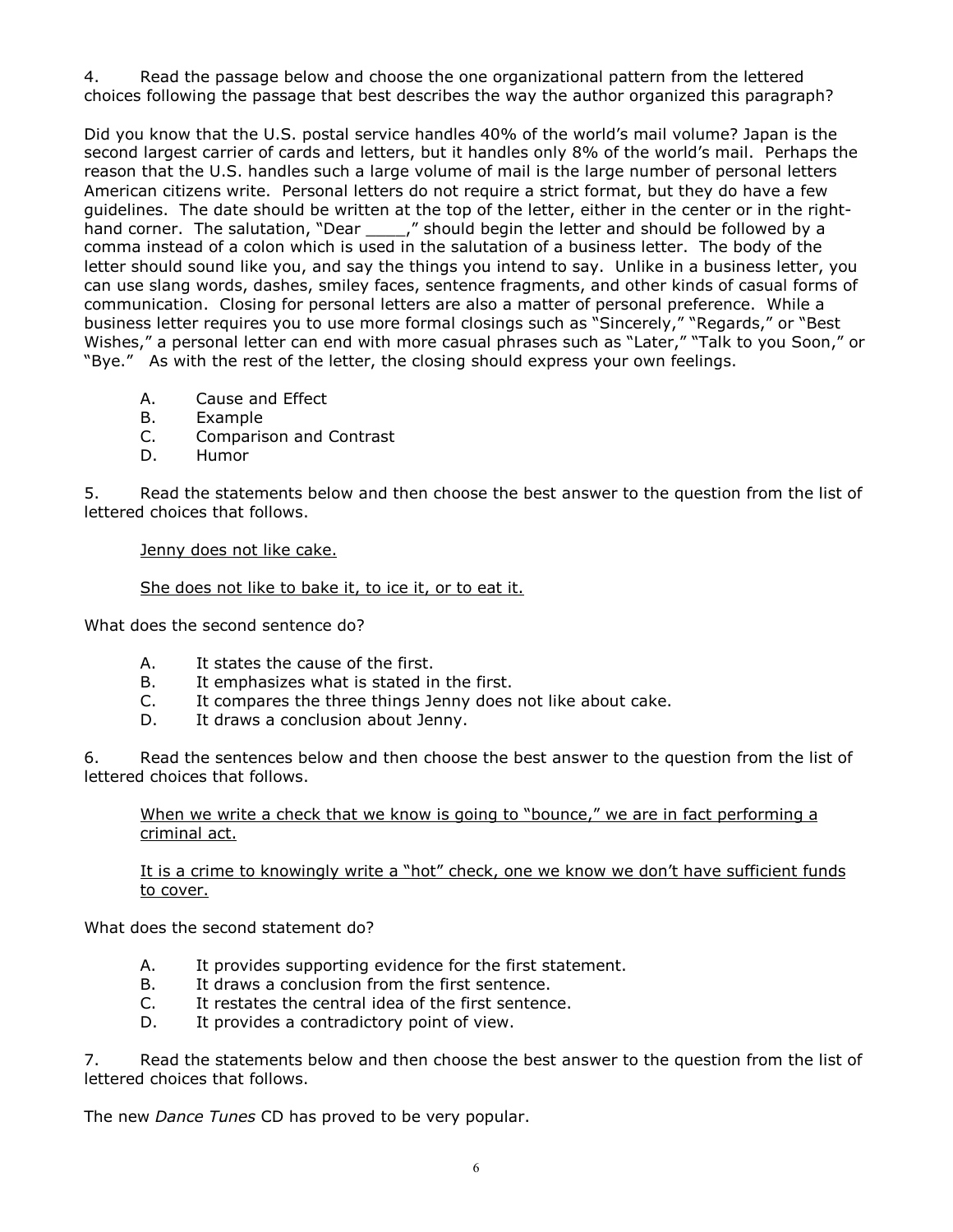It has sold 80,000 copies over the last year.

How are these two sentences related?

- A. The first sentence explains the meaning of the second.
- B. The second sentence explains why the CD is popular.
- C. The second sentence provides evidence of the first.
- D. The first sentence contradicts the second.

8. Read the passage below and then choose the best answer to the question from the list of lettered choices that follows.

Before the invention of automobiles and airplanes travel was a slow process. When traveling long distances families would be out of communication until the travelers reached their destination. Sometimes people lost touch with each other permanently.

The author would most likely continue the passage with which of the following sentences?

- A. Advances in communication have helped travelers stay in communication.
- B. Airplanes make travel more fun
- C. Driving a car helps families stay in touch.
- D. Cars can be used to travel comfortably.

9. Read the passage below and then choose the best answer to the question from the list of lettered choices that follows.

Scuba diving is the most exhilarating experience I have ever had. The first time I went, the dark mirror of the water beckoned me to drop from the side of the boat. I jumped feet first and entered a brightly colored world populated with fish, plants, and objects I had never dreamed of.

Which of the following best describes the mood of the author after having this experience?

- A. Bored
- B. Anxious
- C. Excited
- D. Serene
- 10. Read the passage below and then choose the best answer to the question from the list of lettered choices that follows.

Did you know that a half-gallon milk container holds about \$50.00 in pennies? While all investment counselors realize that we must accumulate money in order to save, most recommend different kinds of investments for people who are in different stages of life. Older investors, those with limited funds to invest, or people with greater financial and family commitments, should take fewer risks. Younger, wealthier, and unmarried investors can afford to venture into the unknown.

Which of the following best describes the main idea of this passage?

- A. A penny saved is a penny earned.
- B. Our ages and stage of life are part of what determines the investments that are best for us.
- C. Old people have the most money.
- D. Young people should concentrate on collecting pennies.
- 11. Read the passage below and choose then choose the best answer to the question. Answer the question on the basis of what is stated or implied in this passage.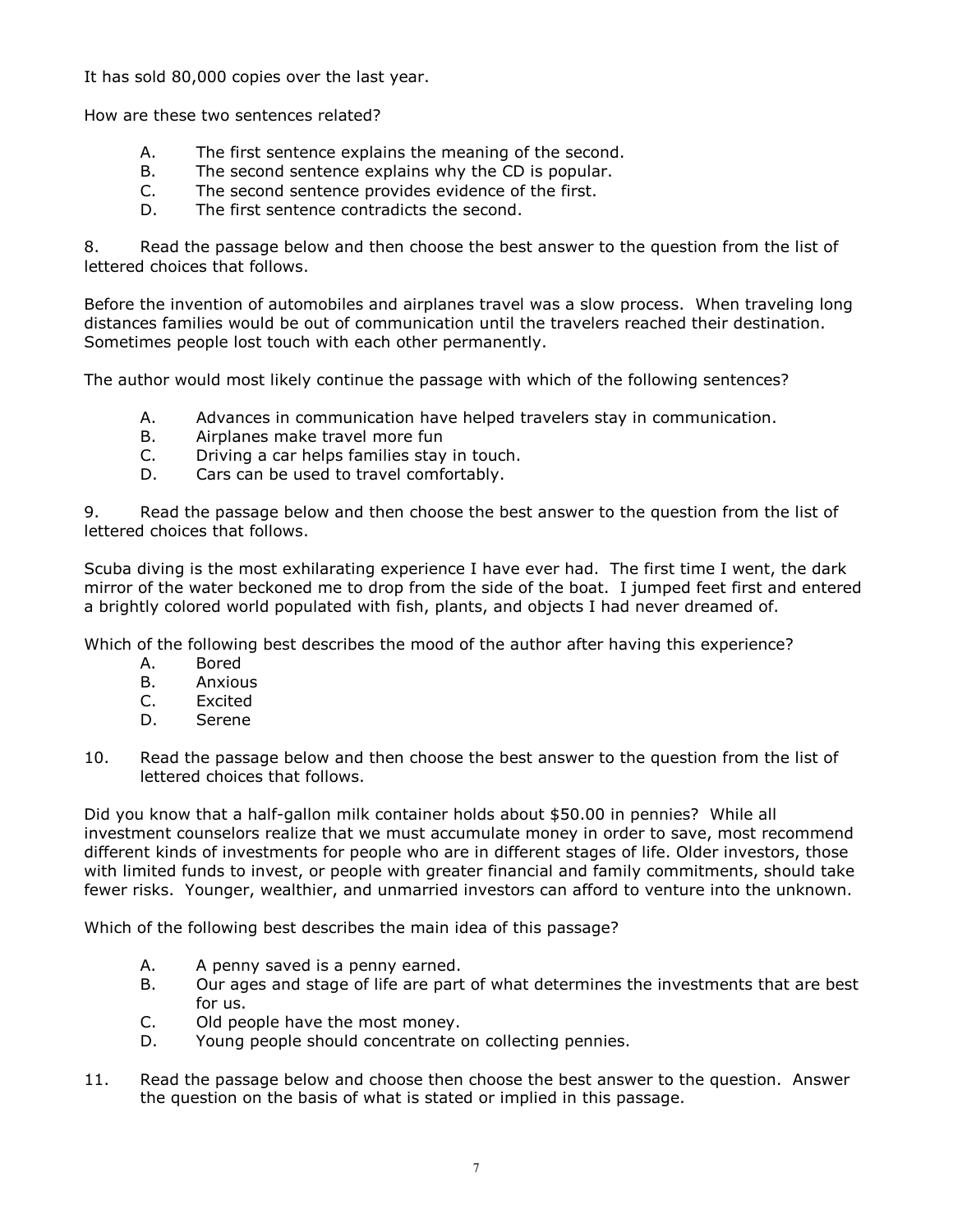Experienced truck drivers often travel in a convoy—a group of trucks that are traveling to the same part of the country. Convoys can help truckers to stay alert.

The author implies that professional long-distance truck drivers may avoid traveling alone because:

- A. they might drive too fast.
- B. they want to arrive before anyone else.
- C. accidents happen more frequently to lone truck drivers than to car drivers who travel alone.
- D. long-distance travel can cause drowsiness.
- 12. Read the passage below and choose then choose the best answer to the question.

Huge beasts such as the dinosaur have never really become extinct. Mothra, a giant caterpillar who later becomes a moth, destroys Tokyo, and stars in the 1962 Japanese film named for him. Mothra is born, dies, and reborn regularly on classic movie channels. In Japan Mothra is one of the most popular films ever made. Mothra has survived the creation of more current scary creatures such as giant apes, extraterrestrial beings and swamp creatures. More than 30 years after his creation, Mothra still lives.

The main subject of the passage is:

- A. the reasons that fads do not endure.
- B. the lasting appeal of Mothra.
- C. the difficulty of marketing good horror movies.
- D. old models for creatures are still used because making new monsters is expensive.
- 13. Two underlined sentences are followed by a question or statement. Read the sentences, and then choose the best answer to the question or the best completion of the statement.

Anxious to ensure that America would depart from European traditions regarding religion and royalty, the early U.S. could be described as a place that focused more on work than on the entertainment offered by spectacle and ceremony in the Old World.

However, national celebrations such as the lighting of the White House Christmas Tree and the ceremonies used to swear in new federal officials five the American people some experiences that are based upon national tradition.

What does the second sentence do?

- A. It cancels the meaning of the first sentence
- B. It provides an example of the first sentence.
- C. It adds more detail to the first sentence.
- D. It offers an exception to the information given in the first sentence.
- 14. Read the passage below and choose then choose the best answer to the question.

The Earth's past climate-including temperature and elements in the atmosphere-has recently been studied by analyzing ice samples from Greenland and Antarctica. The air bubbles in the ice have shown that, over the past 160,000 years, there has been a close correlation between temperature changes and level of natural greenhouse gases carbon dioxide and methane. One recent analysis from Greenland showed that at the end of the last glacial period (when the great ice sheets began to retreat to their present position), temperatures in southern Greenland rose from 5 to 7 degrees in about 100 years.

Air bubbles are not the only method of determining characteristics of the Earth's ancient climate history. Analysis of dust layers from ancient volcanic activity is another such method; as is the study of ice cores, which interpret past solar activity that may have affected our climate.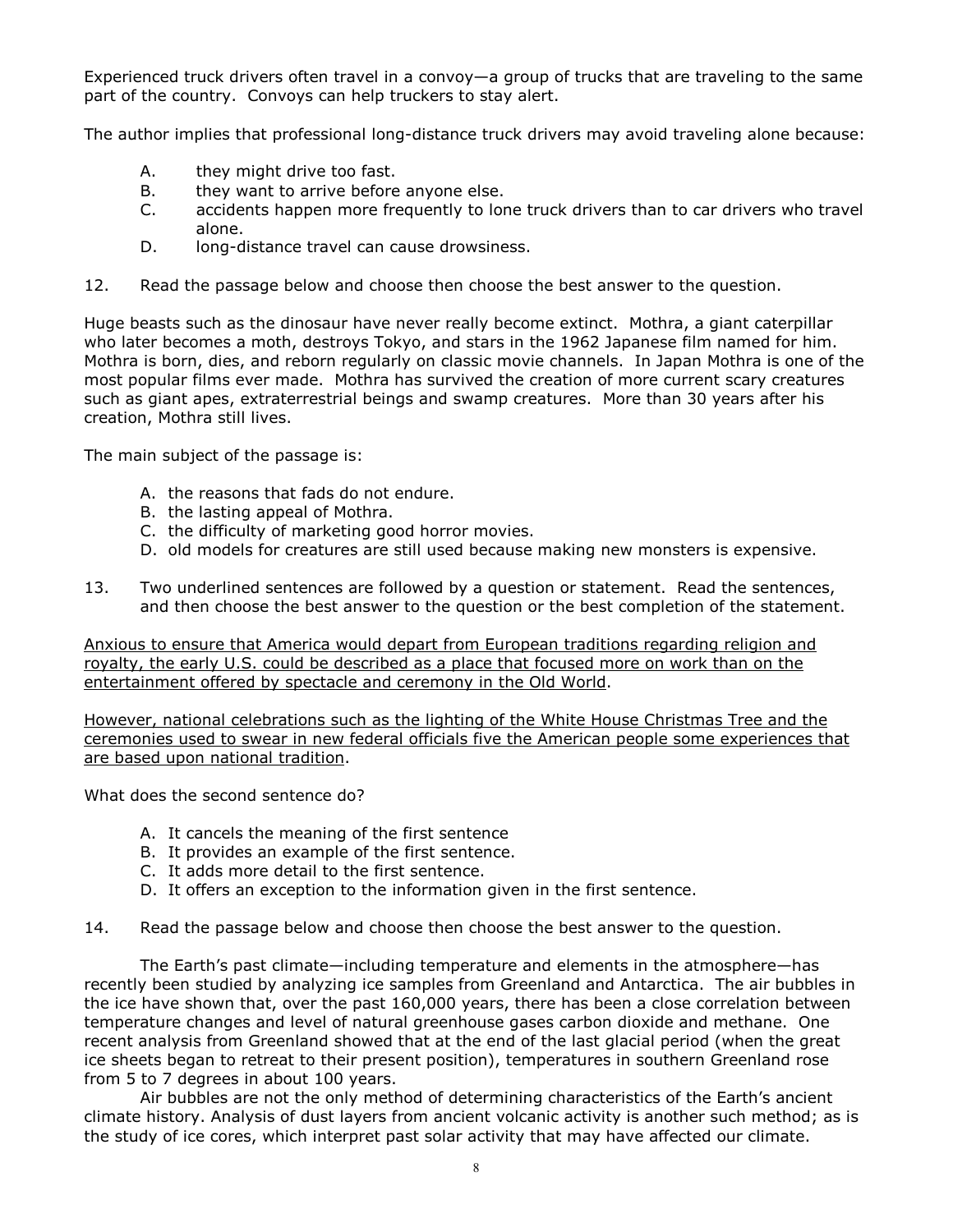This passage states that:

- A. the Greenhouse effect is destroying the planet's atmosphere.
- B. temperatures in Greenland have been unusually stable over the past 100 years.
- C. there is more than one kind of information that scientists can use to determine the characteristics of the Earth's early climate.
- D. solar energy is the wave of the future.
- 15. Two passages are followed by a question or statement. Read the passages, then choose the best answer to the question or the best completion of the statement.

 Before video cameras were widely used, home and business owners had to rely only on written reports and photos as a way to document their valuables for insurance purposes. This form of documentation was difficult for some insurance policy holders. They found it was easy to lose lists, forget to add new items they purchased, or delete items they no longer had. As a result these insurance inventories were often inaccurate.

While video taping is not an option for every home or business owner, this kind of insurance documentation is helpful for some.

How are these passages related?

- A. They repeat the same idea.
- B. They contradict one another.
- C. They compare two forms of written documentation.
- D. They present a problem and a solution.
- 16. Two underlined sentences are followed by a question or a statement. Read the sentences, and then choose the best answer to the question or the best completion of the statement.

## Public speaking is very different from everyday conversation.

First of all, speeches are much more structured than a typical informal discussion.

How are these sentences related?

- A. Sentence two offers support for the statement made in the first sentence.
- B. Sentence two contradicts the statement made in the first sentence.
- C. Sentence two shows an exception to the first sentence
- D. Sentence two compares two kinds of speeches.
- 17. Answer the question on the basis of what is stated or implied in these passages.

French physicist Charles Fabry found ozone gas in the atmosphere in 1913. At room temperature, ozone is a colorless gas; it condenses to a dark blue liquid at -170° F. At temperatures above the boiling point of water, 212° F, it decomposes.

Ozone is all around us. After a thunderstorm, or around electrical equipment, ozone is often detected as a sharp odor. Ozone is used as a strong oxidizing agent, a bleaching agent, and to sterilize drinking water. This gas is also highly reactive. For example, rubber insulation around a carís spark plug wires will need to be replaced eventually, due to the small amounts of ozone produced when electricity flows from the engine to the plug.

These passages imply that:

A. Ozone is the result of pollution.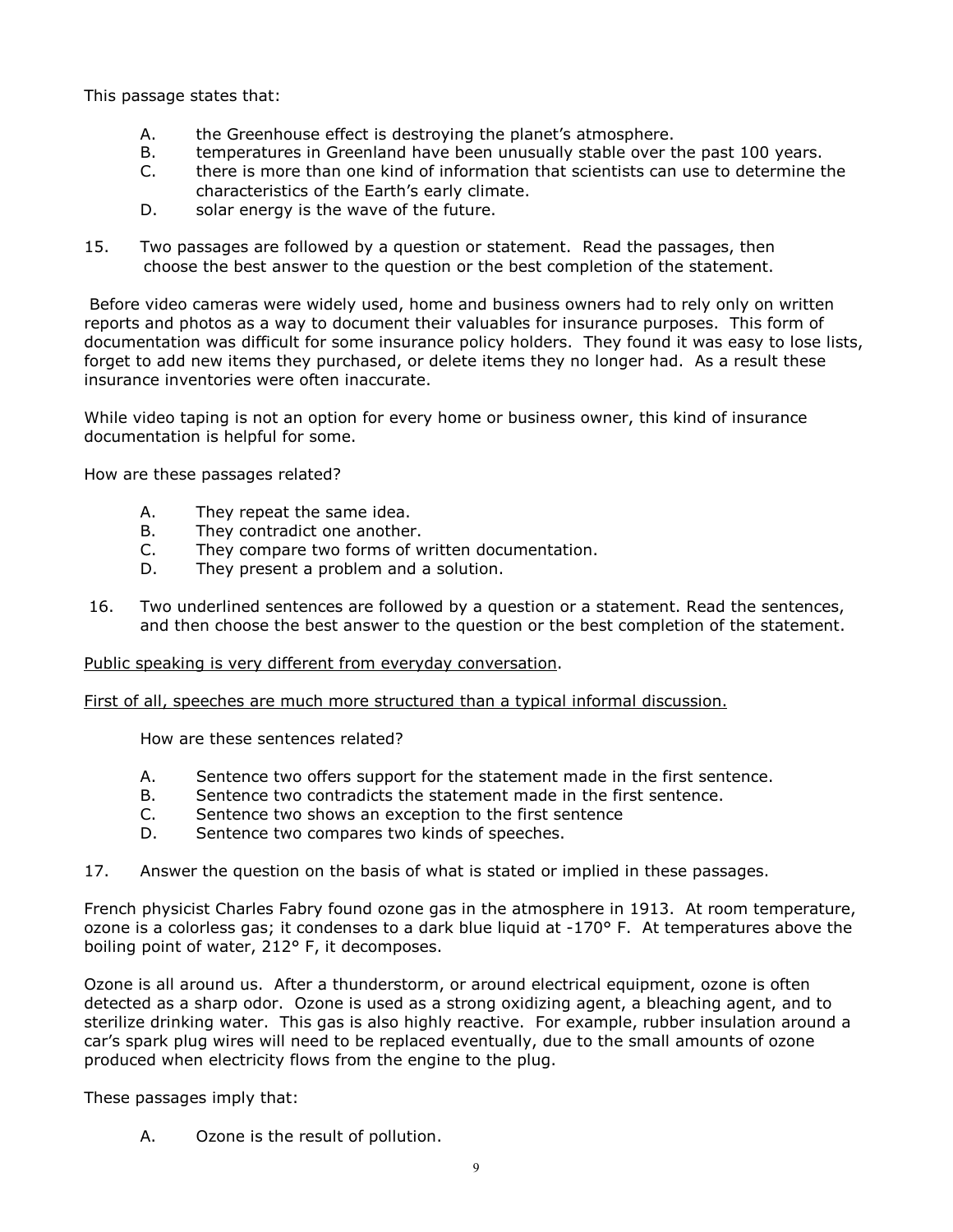- B. High ozone levels in the atmosphere will cause large numbers of people to buy new car batteries.
- C. Ozone has no practical uses.
- D. Ozone is a natural part of the Earth's atmosphere.

18. Read the passages below, and then choose the best answer to the question. Answer the question on the basis of what is stated or implied in these passages.

Many people who have come close to death from drowning, cardiac arrest, or other causes have described near-death experiences-profound, subjective events that sometimes result in dramatic changes in values, beliefs, behavior, and attitudes toward life and death. These experiences often include a new clarity of thinking, a feeling of well being, a sense of being out of the body, and visions of bright light or mystical encounters. Such experiences have been reported by an estimated 30 to 40 percent of hospital patients who were revived after coming close to death and about 5 percent of adult Americans in a nationwide poll. Near-death experiences have been explained as a response to a perceived threat of death (a psychological theory); as a result of biological states that accompany the process of dying (a physiological theory); and as a foretaste of an actual state of bliss after death (a transcendental theory).

The primary purpose of this passage is to:

- A. entertain
- B. persuade
- C. inform
- D. express disbelief in the afterlife
- 19. Read the passages below and choose then choose the best answer to the question. Answer the question on the basis of what is stated or implied in these passages.

In most cases little birds lay little eggs. The kiwi is an astonishing exception to this rule-it is a smallish bird that lays a big egg. The kiwi, a flightless bird found in New Zealand, weighs about four pounds, and its egg weighs, believe it or not, about one pound. That is one-fourth of the birdís body weight! If an ostrich laid an egg that was in the same proportion to the ostrich as the kiwi egg is to the kiwi, an ostrich egg would weigh a whopping seventy-five pounds instead of the usual three pounds.

Which statement below best describes the organizational method used in this passage?

- A. description
- B. comparison /contrast.
- C. chronological
- D. cause/effect
- 20. Read the passages below, and then choose the best answer to the question. Answer the question on the basis of what is stated or implied in these passages.

The rise in personal debt in recent years is due largely to aggressive and unwarranted hustling by credit-card companies. Between 1990 and 1996, credit card debt doubled. Today it is still rising. Credit cards with interest rates reaching nearly 20 percent are a remarkably lucrative part of the loan business. Debtors pay an average of \$1,000 a year in interest and fees alone, money that could instead have been used for a college or retirement fund. Using subtle tactics to tempt unwary consumers to borrow, credit-card companies have led consumers to hold more cards and to fork over a bigger and bigger fraction of their income to the companies.

Which statement best reflects the organization used in this passage?

- A. cause/effect
- B. comparison/contrast
- C. description
- D. explanation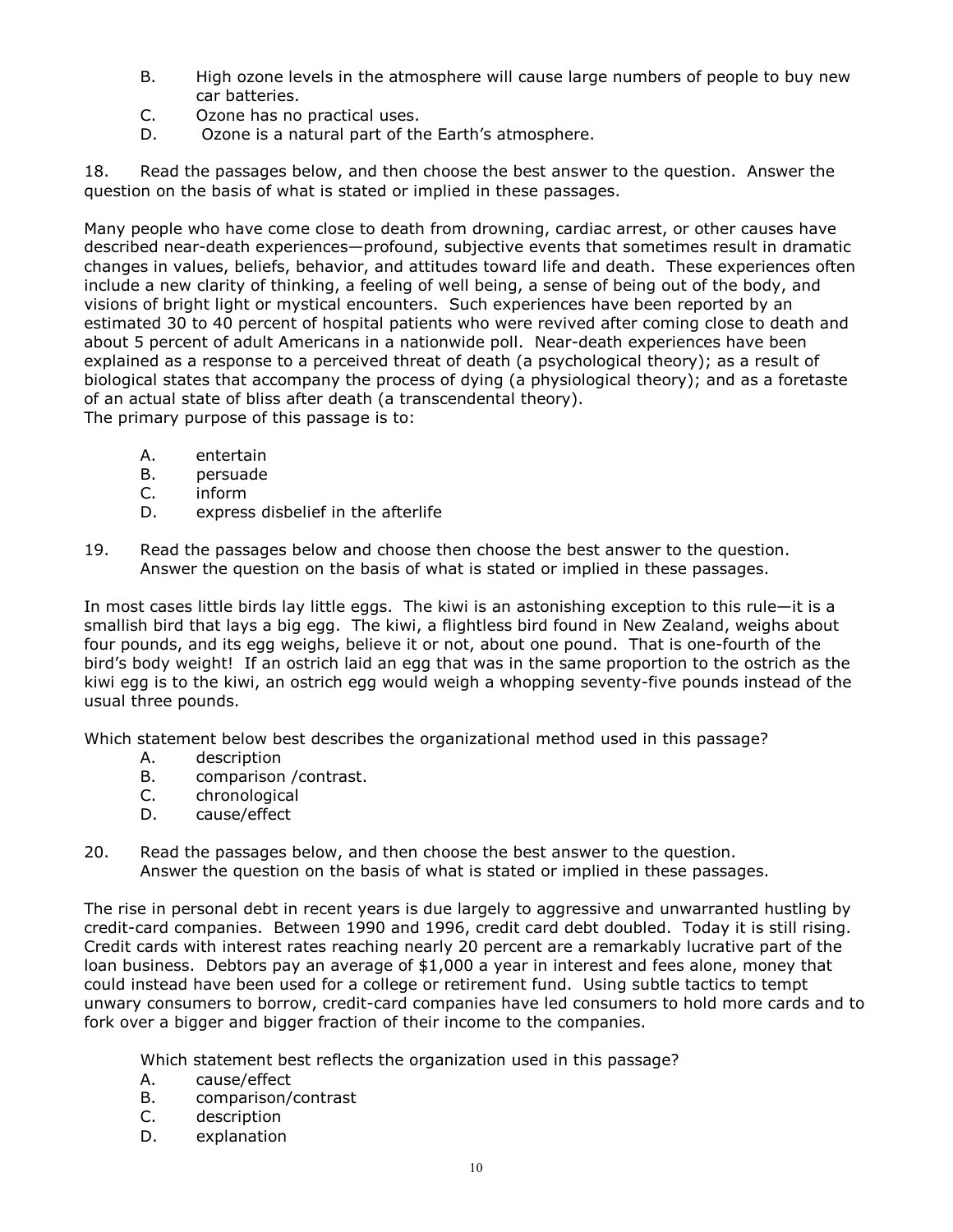## **ANSWER SHEET**

**Write in the letter of your answer next to the number that corresponds to each question.** 

| 1.               |                          | 11. | <b>Contract Contract</b>                                                                                                                                                                                                                                                                                                                                                                                                                                 |
|------------------|--------------------------|-----|----------------------------------------------------------------------------------------------------------------------------------------------------------------------------------------------------------------------------------------------------------------------------------------------------------------------------------------------------------------------------------------------------------------------------------------------------------|
| 2.               |                          | 12. |                                                                                                                                                                                                                                                                                                                                                                                                                                                          |
| 3.               |                          | 13. | $\frac{1}{2}$                                                                                                                                                                                                                                                                                                                                                                                                                                            |
| $\overline{4}$ . | <b>Contract Contract</b> | 14. | $\overline{\phantom{a}}$                                                                                                                                                                                                                                                                                                                                                                                                                                 |
| 5.               |                          | 15. |                                                                                                                                                                                                                                                                                                                                                                                                                                                          |
| 6.               |                          | 16. | $\frac{1}{1-\frac{1}{1-\frac{1}{1-\frac{1}{1-\frac{1}{1-\frac{1}{1-\frac{1}{1-\frac{1}{1-\frac{1}{1-\frac{1}{1-\frac{1}{1-\frac{1}{1-\frac{1}{1-\frac{1}{1-\frac{1}{1-\frac{1}{1-\frac{1}{1-\frac{1}{1-\frac{1}{1-\frac{1}{1-\frac{1}{1-\frac{1}{1-\frac{1}{1-\frac{1}{1-\frac{1}{1-\frac{1}{1-\frac{1}{1-\frac{1}{1-\frac{1}{1-\frac{1}{1-\frac{1}{1-\frac{1}{1-\frac{1}{1-\frac{1}{1-\frac{1}{1-\frac{1}{1-\frac{1$                                    |
| 7.               |                          | 17. |                                                                                                                                                                                                                                                                                                                                                                                                                                                          |
| 8.               |                          | 18. |                                                                                                                                                                                                                                                                                                                                                                                                                                                          |
| 9.               |                          | 19. | $\mathcal{L} = \{ \mathcal{L} \in \mathcal{L} \}$ .                                                                                                                                                                                                                                                                                                                                                                                                      |
| 10.              |                          | 20. | $\frac{1}{\sqrt{2\pi}}\left( \frac{1}{\sqrt{2\pi}}\right) \left( \frac{1}{\sqrt{2\pi}}\right) \left( \frac{1}{\sqrt{2\pi}}\right) \left( \frac{1}{\sqrt{2\pi}}\right) \left( \frac{1}{\sqrt{2\pi}}\right) \left( \frac{1}{\sqrt{2\pi}}\right) \left( \frac{1}{\sqrt{2\pi}}\right) \left( \frac{1}{\sqrt{2\pi}}\right) \left( \frac{1}{\sqrt{2\pi}}\right) \left( \frac{1}{\sqrt{2\pi}}\right) \left( \frac{1}{\sqrt{2\pi}}\right) \left( \frac{1}{\sqrt$ |